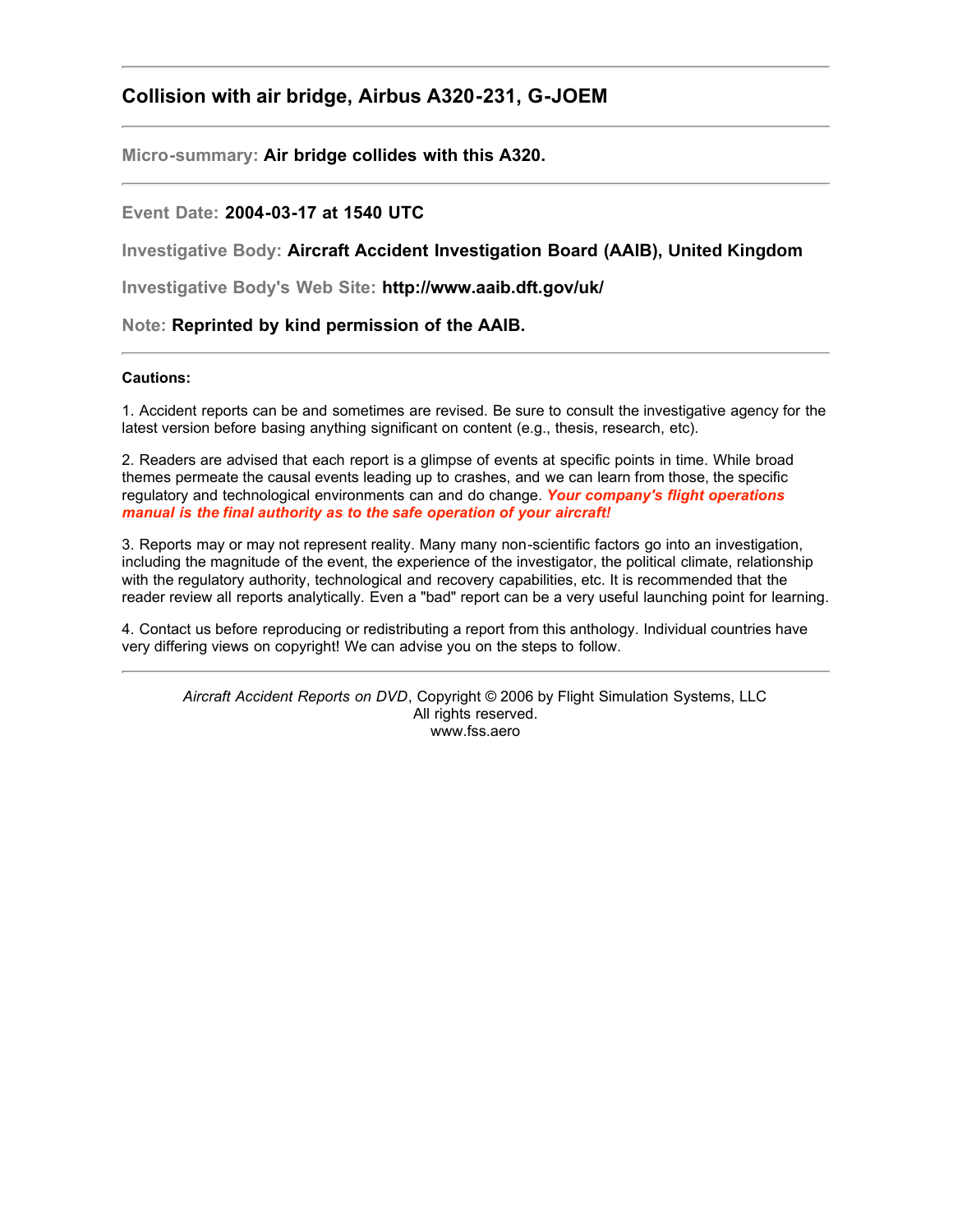**AAIB Bulletin No: 1/2005 Ref: EW/G2004/03/10 Category: 1.1** 

| <b>Aircraft Type and Registration:</b> | Airbus A320-231, G-JOEM                                                                          |                   |
|----------------------------------------|--------------------------------------------------------------------------------------------------|-------------------|
| No & Type of Engines:                  | 2 IAE V2500-A1 turbofan engines                                                                  |                   |
| <b>Year of Manufacture:</b>            | 1993                                                                                             |                   |
| Date & Time (UTC):                     | 17 March 2004 at 1540 hrs                                                                        |                   |
| <b>Location:</b>                       | Birmingham Airport, West Midlands                                                                |                   |
| <b>Type of Flight:</b>                 | <b>Public Transport (Passenger)</b>                                                              |                   |
| <b>Persons on Board:</b>               | $Crew - 6$                                                                                       | Passengers - 168  |
| Injuries:                              | Crew - None                                                                                      | Passengers - None |
| <b>Nature of Damage:</b>               | Damage to forward left cabin door                                                                |                   |
| <b>Commander's Licence:</b>            | Airline Transport Pilot's Licence                                                                |                   |
| <b>Commander's Age:</b>                | 36 years                                                                                         |                   |
| <b>Commander's Flying Experience:</b>  | 7,000 hours (of which 4,400 were on type)<br>Last 90 days - 155 hours<br>Last 28 days - 50 hours |                   |
| <b>Information Source:</b>             | Aircraft Accident Report Form submitted by the pilot<br>and further enquiries by the AAIB        |                   |

#### **History of the accident**

Passengers were boarding the aircraft through the forward left cabin door, via an airbridge (see Figure 1). When approximately two-thirds of the passengers had embarked, the cabin crew noticed that the bottom of the door, which opens outwards and forwards, was in contact with the floor of the airbridge. The crew contacted their handling agent and one of their staff attended the aircraft.

On arrival at the airbridge the ground agent noticed that the airbridge 'autolevel' alarm had activated. This indicated that there was an autolevel malfunction or that the 'travel timer' had tripped, or both. (Note: The autolevel circuit includes an adjustable timer that permits the airbridge's vertical travel motor to operate continuously for a maximum of six seconds.) She also saw that the autolevel 'safety shoe' (see Figure 2) was not in place on the airbridge floor beneath the aircraft door. The safety shoe is designed to create a 'signal' that triggers the airbridge to descend when the bottom of the aircraft door touches the shoe, thus preventing contact between the door and the airbridge.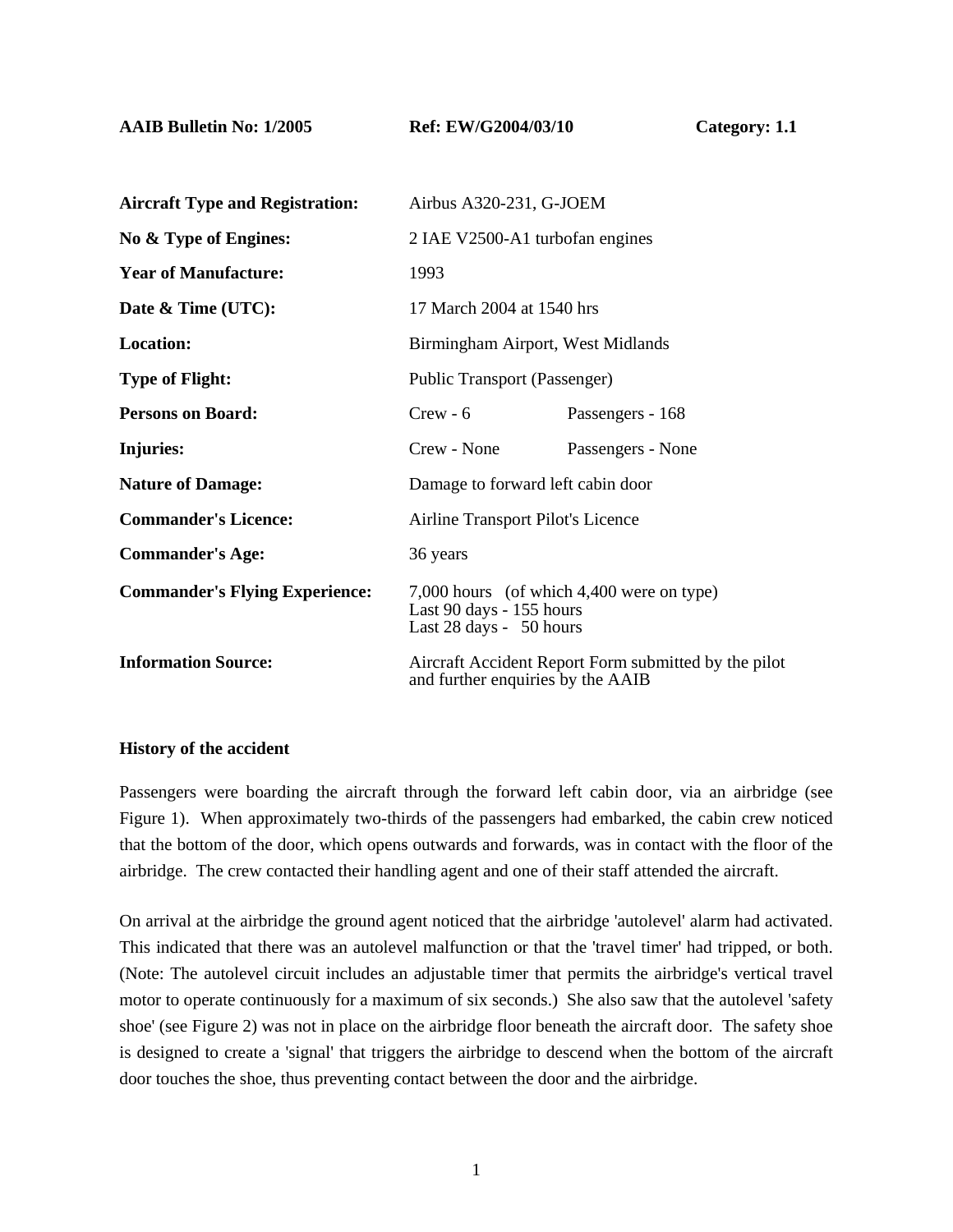The ground agent pressed the autolevel reset button, which was flashing on the airbridge control panel, and passenger boarding was stopped. She stated that the airbridge then moved up slightly and she immediately hit the emergency stop button, thus cutting power to the airbridge and freezing its position. The passengers who had already boarded were disembarked, to reduce the pressure on the bottom of the aircraft door; the airbridge controls were reset and the airbridge was moved away from the aircraft. The forward left door of the aircraft had sustained damage to its hinges and its bottom edge.

Examination of the autolevel sensor on the airbridge (see Figure 3) showed that the wheel had rotated to its full extent and jammed, indicating that the aircraft had descended relative to the floor of the airbridge. Once the wheel had been freed, the autolevel system was tested and found to operate correctly.

## **Previous activity**

The airbridge had been driven into position and deployed when the aircraft had arrived on the stand earlier in the day. The operator of the airbridge, at that time, had noticed that there was no 'safety shoe' available to place beneath the aircraft door. However, in the absence of any report that the airbridge had been taken out of service, he continued to disembark the passengers. On completion, the airbridge remained in position against the aircraft for approximately three hours to await the next departure.

The dispatcher for the departing flight also noticed that the safety shoe was missing when he arrived at the aircraft. He reported the fact to the Building Maintenance Centre and continued to arrange for passenger boarding to commence. He stated that he had then returned to the handling agent's office, while the passengers were boarding, to obtain some paperwork and was away from the airbridge for about 20 minutes. It was during that period that the accident occurred.

The airport's Building Maintenance engineers had removed the safety shoe on 9 March 2004 when it was found to be damaged. However, the airbridge remained in service until the accident, eight days later. The airbridge was subsequently taken out of service pending the replacement of the safety shoe on 18 March 2004.

# **Operation of the Airbridge**

## *The autolevelling system*

The airbridge is equipped with an autolevelling system which automatically follows small changes in the height of the aircraft door sill. This 'autoleveller' includes a wheel and sensor unit mounted on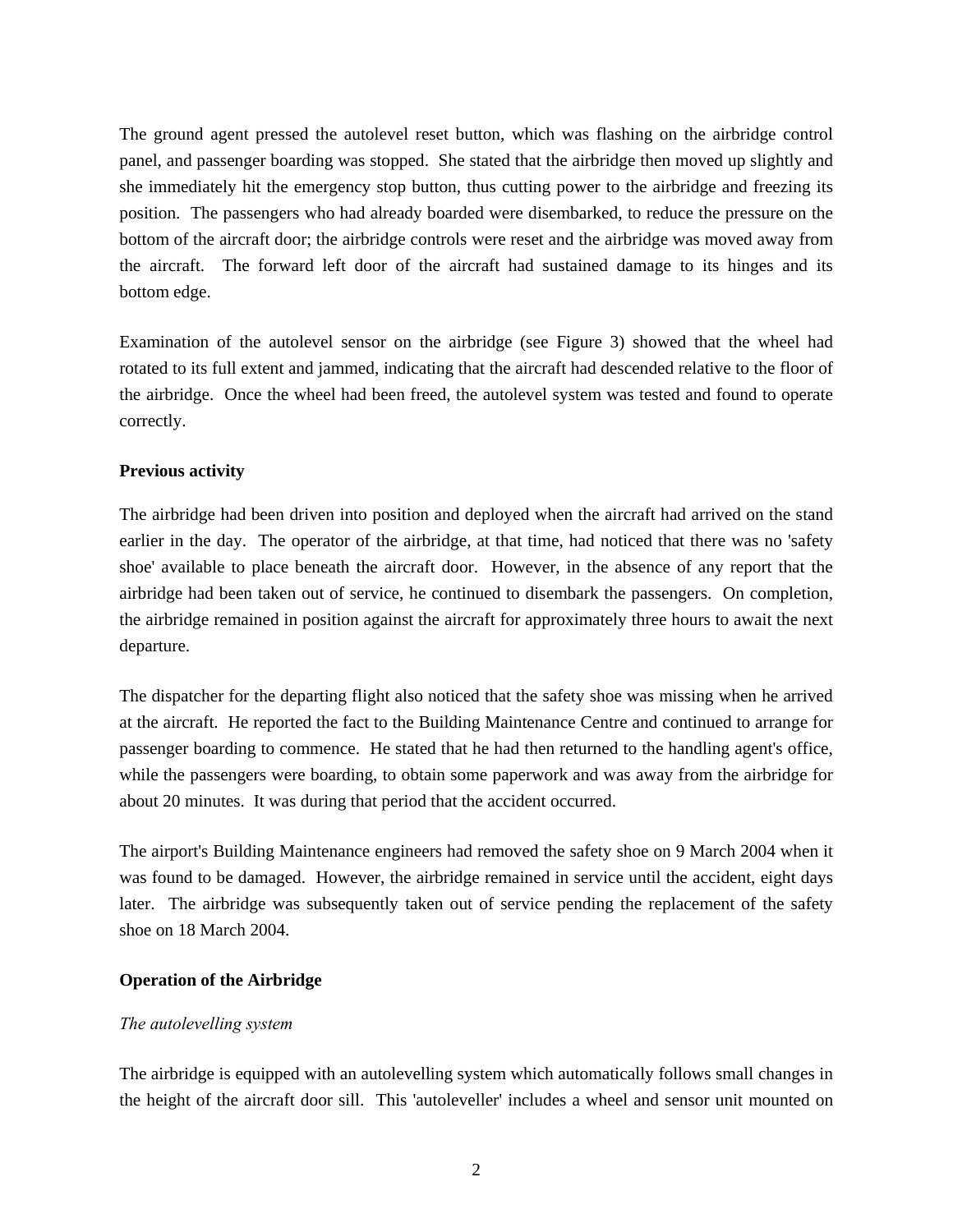the end of a retractable arm located on the airbridge head floor. The wheel rests against the aircraft fuselage and rotates as the aircraft rises or falls with respect to the airbridge (see Figure 4). The autolevel circuit also contains an adjustable timer, which permits the vertical travel motor to operate continuously for a maximum of six seconds. At the end of this time all power to the system is removed, an audible alarm sounds and a warning light is energised at the control panel.

The autolevel mode is activated by the "AUTOLEVEL OUT" pushbutton on the control panel and deactivated by the "AUTOLEVEL IN" pushbutton. Pressing these buttons extends and retracts the autolevel arm, respectively.

## *The Safety Shoe*

The safety shoe detects and automatically corrects for an insufficient gap between the aircraft door and the airbridge head floor, protecting the door from damage due to excessive lifting forces. When the airbridge has been correctly positioned against the aircraft, the operator places the safety shoe on the bridge head floor under the aircraft door. If the door comes into contact with the safety shoe, the bridge head is driven down and an alarm sounds. The alarm remains until manually reset. There is no provision in the manufacturer's instructions for operating the airbridge without the safety shoe in position, although it is possible to do so.

## *Manual Operation*

The airbridge can be operated manually, without the autolevelling system, by retracting the autolevel sensor and activating the up and down commands on a joystick on the control panel. The manufacturer's instructions state that if an autolevel or safety shoe alarm is activated in the autolevel mode, then, having pressed the appropriate fault reset pushbutton, the "AUTOLEVEL IN" pushbutton is to be pressed and the airbridge is to be controlled manually.

## **Operator Training and Licensing**

The airport authority issues instructions for the operation of this airbridge and administers the training given to operators. The training itself is delegated to the handling agent and, on completion, operators are issued with a licence by the airport authority, valid for three years.

Both airbridge operators had been trained and were currently qualified in accordance with the airport's procedures. Their training included a demonstration of the safety shoe and the actions to take in the event of an airbridge malfunction. Both their licences were valid, with the dispatcher's licence due to expire on 27 August 2004.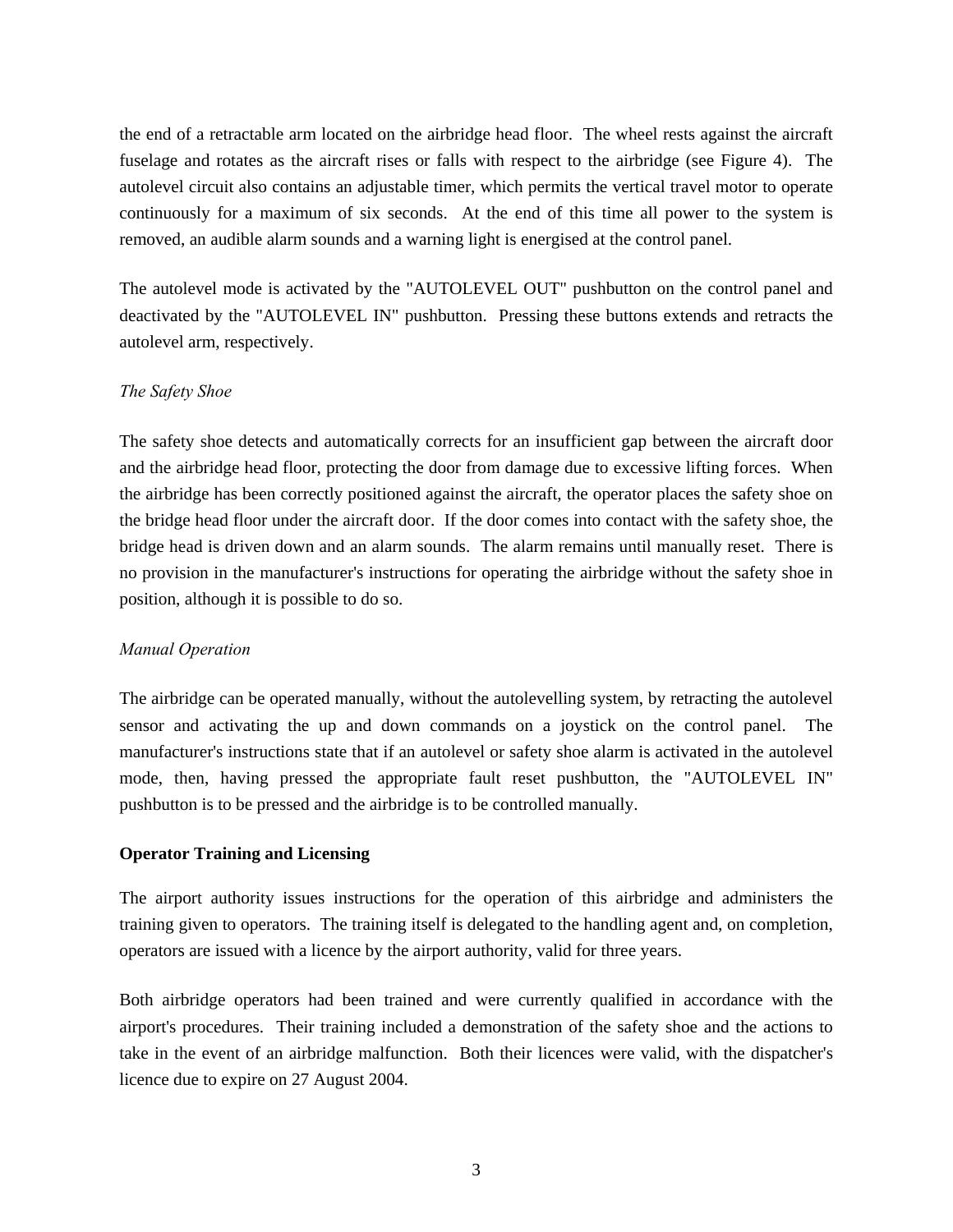#### **Discussion**

The autolevel system sensor wheel had rotated to its fully 'down' position and jammed, suggesting a protracted movement of the aircraft in that direction. The autolevel alarm had activated and this indicated that there was a malfunction in the autolevel system or that there had been continuous 'levelling' of the airbridge for a maximum of six seconds. Following this alarm, the correct procedure would have been for an operator to operate the airbridge manually. Why the airbridge moved up slightly after the autolevel rest button had been pressed, as reported, is not clear. Nor was it apparent which of the two causes had triggered the alarm.

The absence of a safety shoe on the airbridge head floor removed the 'secondary' protection which would have prevented the airbridge from exerting excessive vertical loads on the aircraft door. Activation of that protection feature also initiates an alarm, which, when it occurs, requires cancellation by the operator and reversion to manual control. There is no provision in the manufacturer's instructions for operation of the airbridge without the safety shoe in place.

Following the accident, the airport authority took the airbridge out of service until the safety shoe had been replaced. They also issued a new Airport Operating Instruction which stated that;

*No airbridge must be left unattended whilst in the "Auto-Level" condition when docked to an aircraft. A qualified operator must remain in attendance to respond to any audible alarm that may occur. During the period between completing disembarkation and boarding passengers for the next flights, if the airbridge is to be left unattended, the aircraft door should be closed, the jetty withdrawn clear of the aircraft side and shut down.* 

The handling agent has reduced the period between refresher training courses for airbridge operators from every three years to annually. He has also instructed dispatching staff that if a safety shoe is missing and should be present, as with this design, then the airbridge is unserviceable.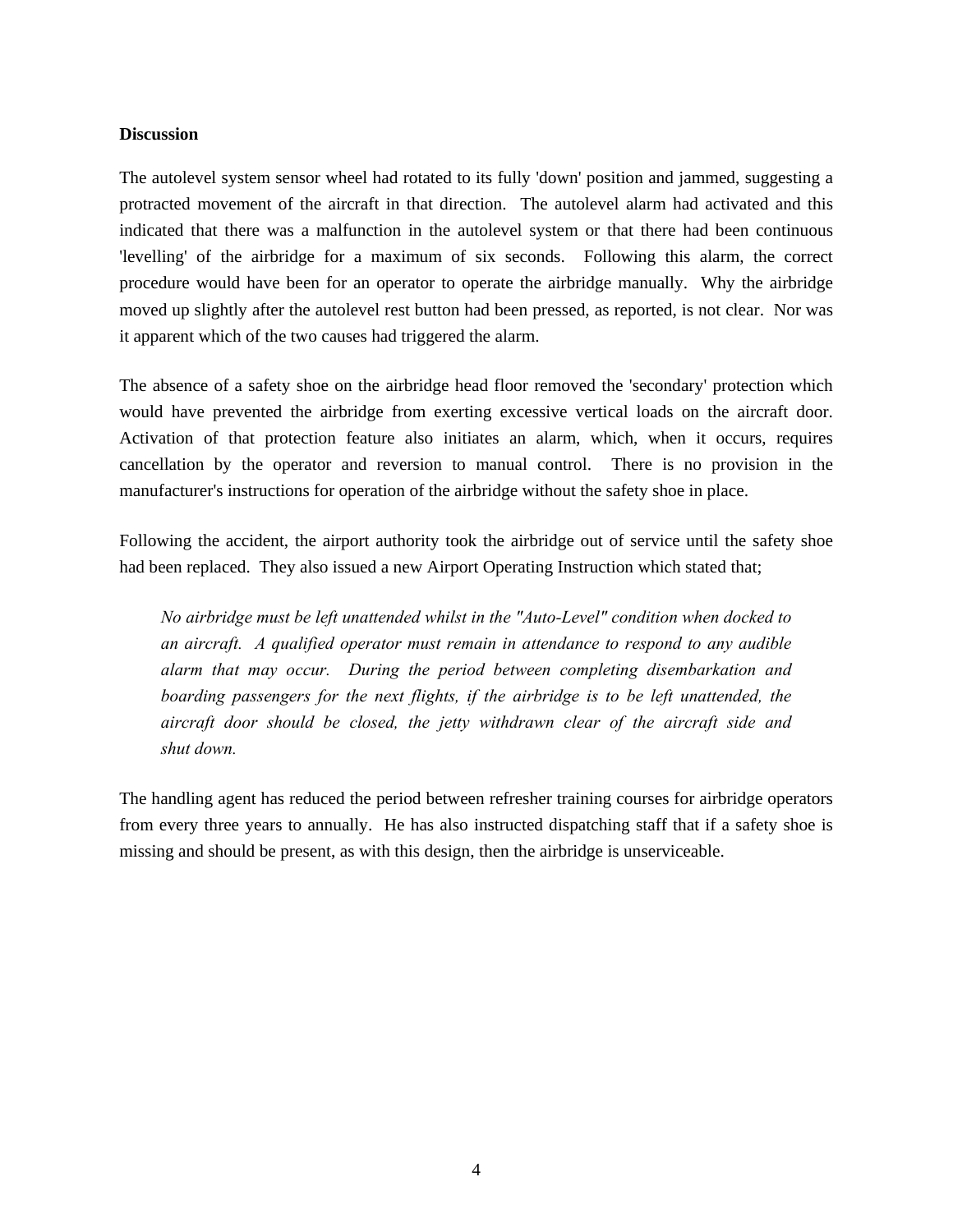

**Figure 1** 



**Figure 2**